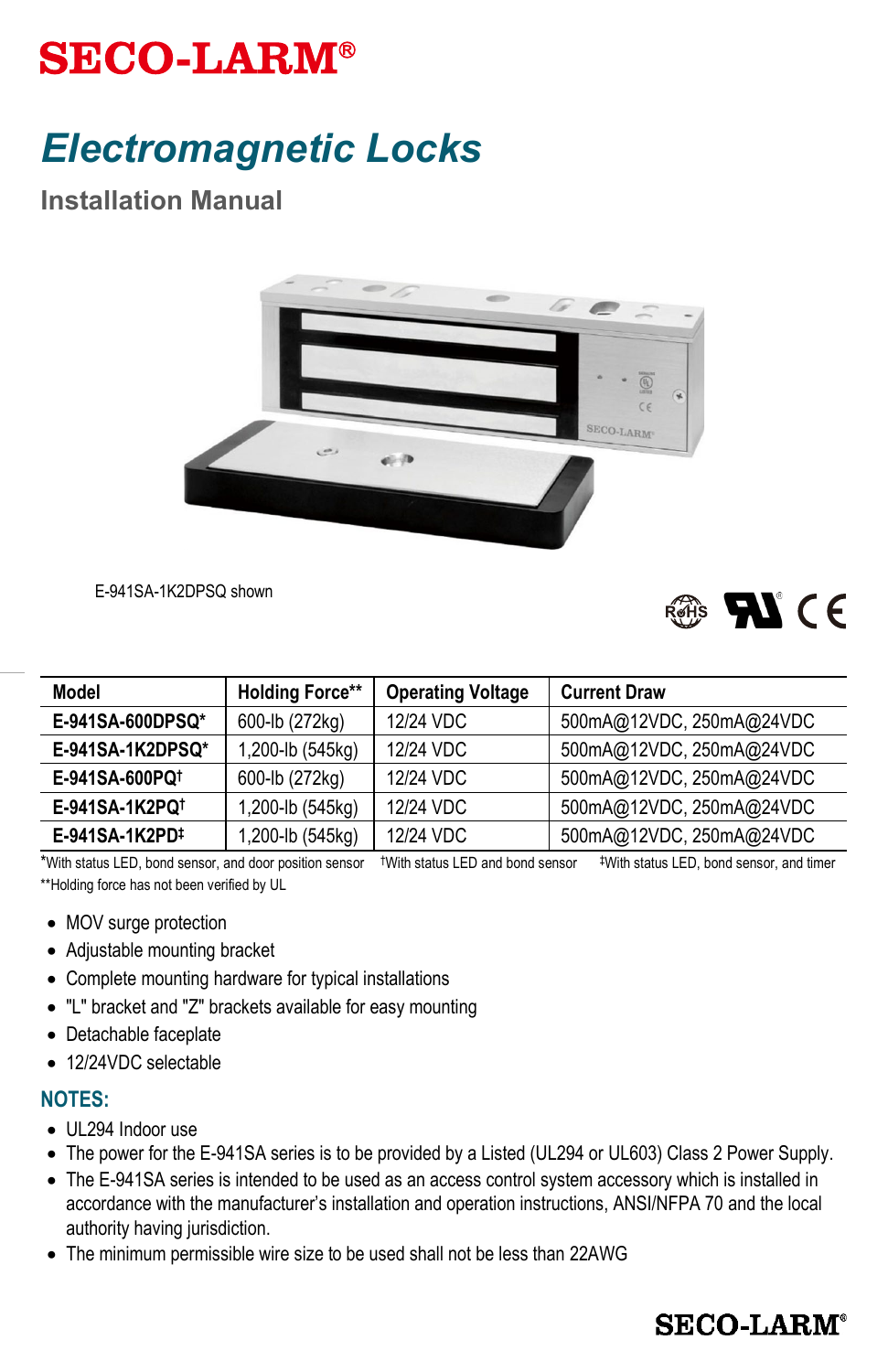#### SECO-LARM *Electromagnetic Locks*

#### **Parts List**

- 
- 
- 
- 
- 1x **Electromagnet** 1x **Armature plate** 2x **Short self-tapping screws** 1x **Armature screw**
- 2x **Steel washers** 1x **Rubber washer** 4x **Long self-tapping screws** 1x **Sexnut bolt**
- 2x Guide pins 1x Door spacer 2x Hex-head mounting screws 1x Mounting<br>2x Tamper caps 2x Hex wrenches 1x Armature plate holder\* 1x Manual
	- 1x **Armature plate holder\***
- 
- 
- 
- 

#### **Specifications**

| <b>Holding Force</b>               | 600-lb                                                                                                        | 1,200-lb.                                                                                  |  |  |  |  |
|------------------------------------|---------------------------------------------------------------------------------------------------------------|--------------------------------------------------------------------------------------------|--|--|--|--|
| <b>Operating voltage</b>           | 12/24 VDC                                                                                                     |                                                                                            |  |  |  |  |
| 12VDC<br><b>Current</b>            | 500 <sub>m</sub> A                                                                                            |                                                                                            |  |  |  |  |
| draw<br>24VDC                      | 250 <sub>m</sub> A                                                                                            |                                                                                            |  |  |  |  |
| <b>Bond sensor</b>                 | SPDT relay, 3A@12VDC                                                                                          |                                                                                            |  |  |  |  |
| Door position sensor               | Reed switch, 0.2A@12VDC                                                                                       |                                                                                            |  |  |  |  |
| <b>Operating temperature</b>       | 32°~120° F (0°~49° C)                                                                                         |                                                                                            |  |  |  |  |
| <b>Magnet</b><br><b>Dimensions</b> | 913/ <sub>16</sub> "x111/ <sub>16</sub> "x1" (250x43x25 mm)                                                   | 101/2"x27/16"x19/16" (267x62x40 mm)                                                        |  |  |  |  |
| Armature                           | 7 <sup>1</sup> / <sub>4</sub> "x1 <sup>1</sup> / <sub>2</sub> "x <sup>1</sup> / <sub>2</sub> " (185x38x12 mm) | $7^{1/4}$ "x2 <sup>7</sup> / <sub>16</sub> "x <sup>5</sup> / <sub>8</sub> " (184x62x16 mm) |  |  |  |  |
| <b>Destructive attack</b>          | Level I                                                                                                       |                                                                                            |  |  |  |  |
| <b>Line Security</b>               | Level I                                                                                                       |                                                                                            |  |  |  |  |
| <b>Standby power</b>               | Level I                                                                                                       |                                                                                            |  |  |  |  |
| <b>Endurance</b>                   | Level IV                                                                                                      |                                                                                            |  |  |  |  |

# **Overview**



\*Armature plate holder for E-941SA-600DPSQ and E-941SA-1K2DPSQ only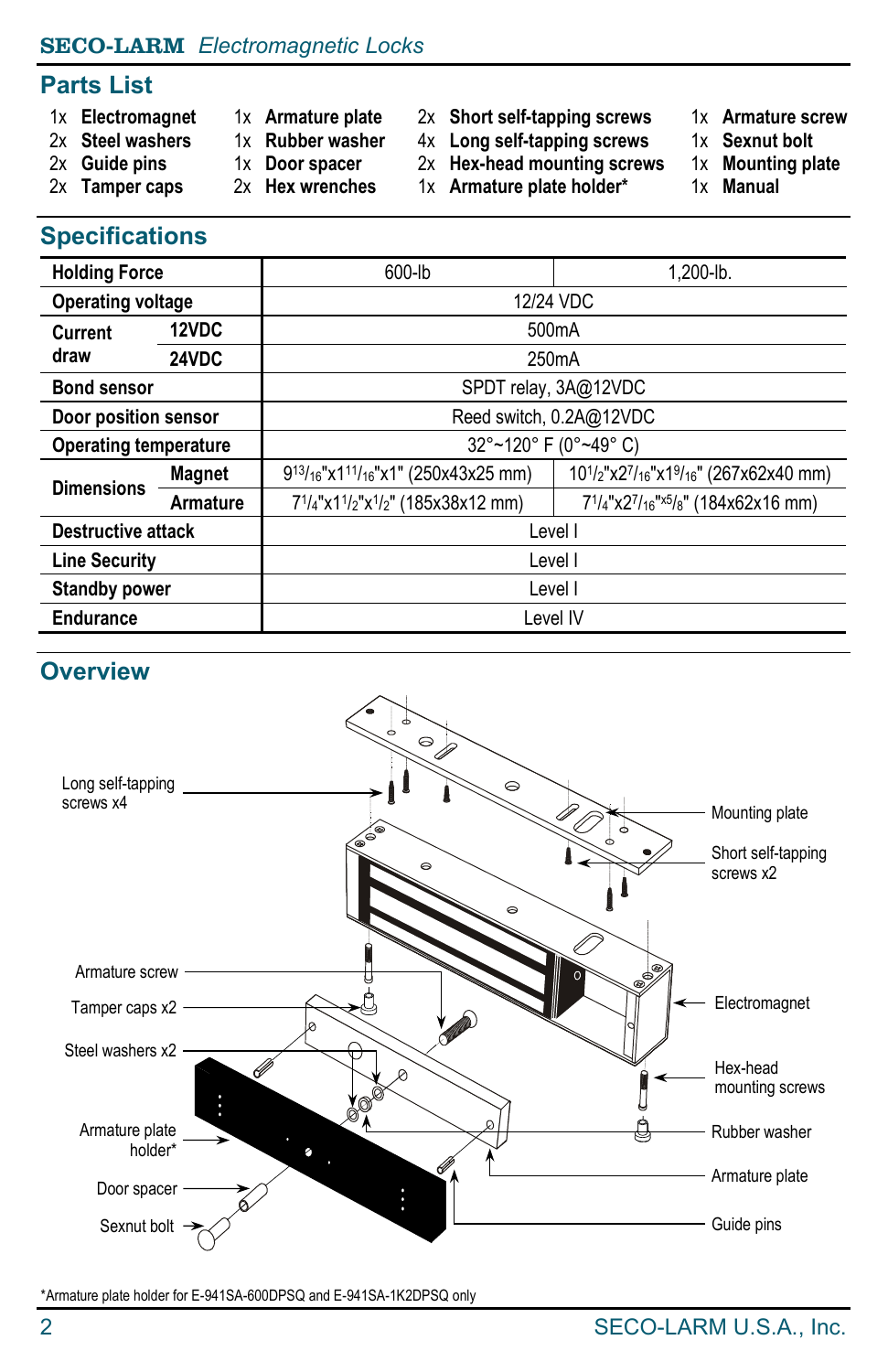## **Installation Applications**

- When mounting the electromagnet, it may be necessary to use a "Z" and "L" bracket, an "L" bracket, a "U" bracket, and/or plate spacers, depending on the location and the type of door and frame.
- Use the diagram below to help decide whether or not an optional bracket will be necessary for installation.



### **Installation Notes**

- 1. Read this installation manual thoroughly. A clear understanding of the product and this manual will make installation much easier.
- 2. The electromagnetic lock is designed for indoor use ONLY.
- 3. The most suitable mounting location for the electromagnetic lock may require the use of additional SECO-LARM accessories such as Z-brackets, L-brackets, and/or spacer plates. Please see the diagram on page 3 to decide if a particular application requires any mounting accessories.
- 4. Do not run power wires and signal wires in the same conduit as this may cause interference.
- 5. Do not install a diode in parallel with the electromagnetic lock as this may cause a delay when releasing the door as well as cause residual magnetism.
- 6. The best location to install the electromagnetic lock is on the inside of the door that is being secured with the wiring concealed in the frame to prevent tampering with the unit.
- 7. The minimum permissible wire size to be used shall not be less than 22AWG.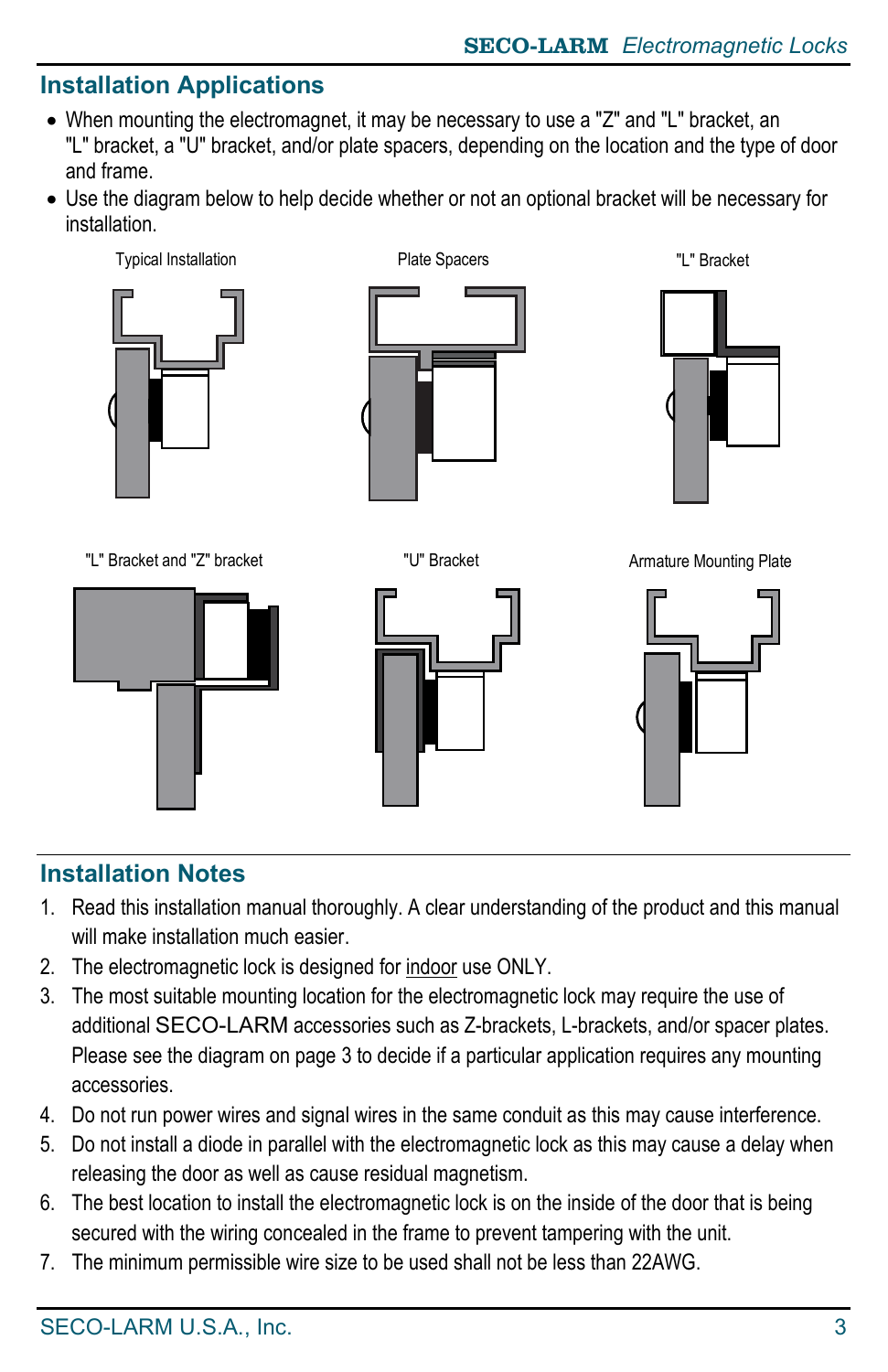## **Installation**

**1.** Fold the mounting template along the dotted line to form a 90-degree angle.



- **3.** Use a hammer to lightly tap the two guide pins into the guide pin holes on the armature plate.
- **4.** Place the template against the door and frame. Mark where the holes are to be drilled.
- **5.** Drill holes in the frame and the door as shown on the template and in step #6 below. The smaller holes on the door should not go all the way through.





- Door frame  $\bigcap_{\Omega \cap \Omega}$  See step #6 below
- **6.** Depending on the type of door being protected, drill holes according to the diagrams below:



Drill a 5/16" hole (8mm) diameter hole through the armature-plate side of the door for the armature screw. Then drill a 5/8" (16mm) diameter hole for the sexnut screw on the opposite side of the door.





 $5\frac{1}{8}$ " (16mm)  $5\frac{1}{16}$ " (8mm) 1/4" (6.8mm) for M8x1.25 thread  $1/2$ " (12.7mm)  $5/16$ " (8mm)

Drill a  $1/4$ " hole (6.8mm) diameter and 1" (25mm) deep hole, tap for M8x1.25 thread.



Drill a 5/<sub>16</sub>" hole (8mm) diameter hole in the door for the armature screw and drill a  $1/2$ " (12.7mm) diameter and 1" (25mm) deep hole from the opposite side for the sexnut screw

**2.** Close the door. Find a mounting location on the door frame near the upper freemoving corner of the door, or as close as possible to the upper corner of the door frame opposite the hinges.

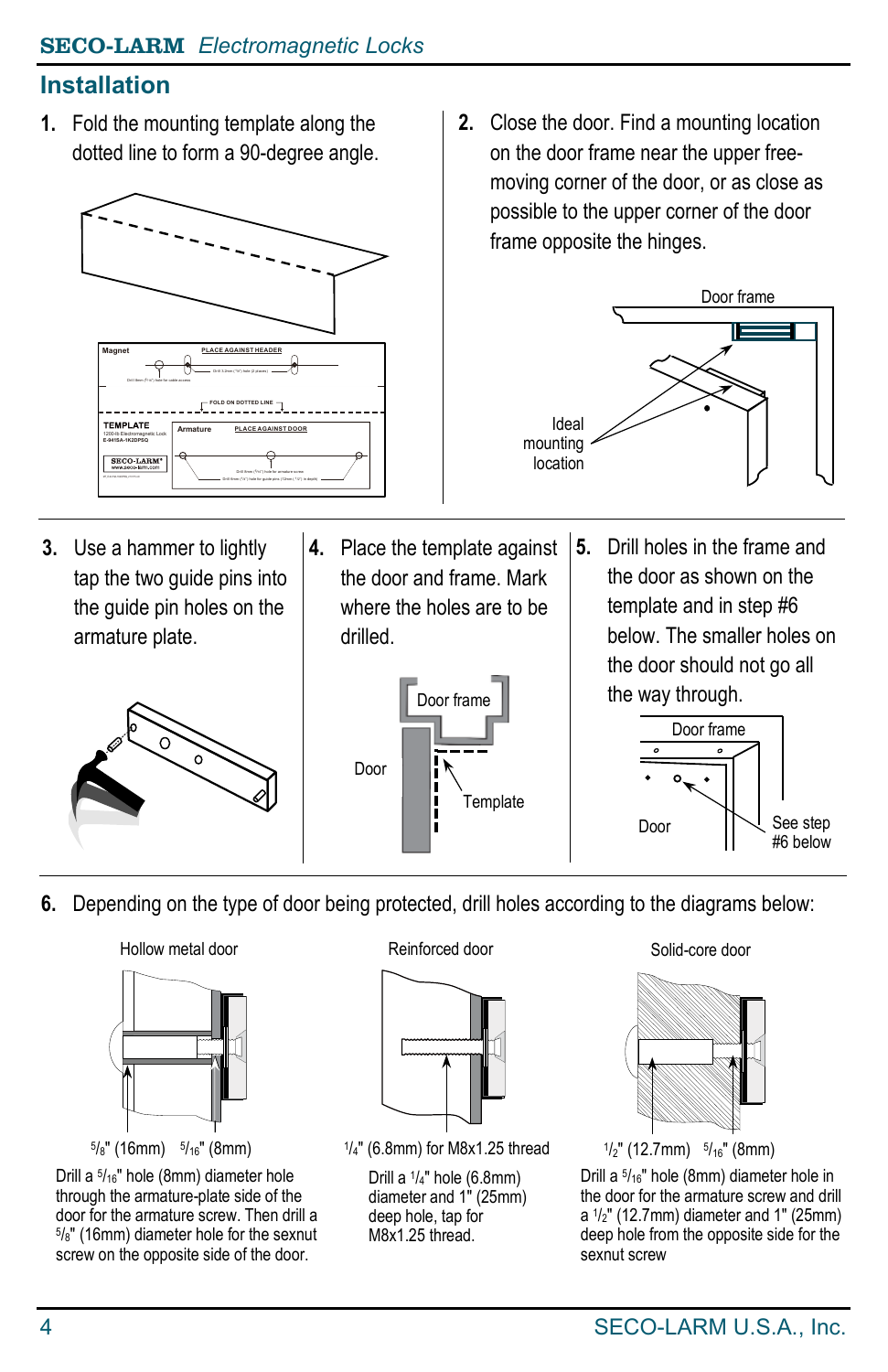# **Installation (Continued)**

**7.** Put a rubber washer between the two metal washers and place them over the armature screw between the armature plate and the armature plate holder. This allows the plate to pivot around the screw to compensate for door misalignment.



**8.** Tighten the armature screw enough so that the armature plate can withstand a break-in attempt, but loose enough so that the armature plate can pivot slightly. Make sure the anti-spin guide pins are in the two guide pin holes.



**9.** Screw the two short self-tapping screws through the mounting plate's slotted holes, but do not over-tighten them. Keeping them loose will allow for adjustment of the plate so that the long edge of the mounting plate and the armature plate are parallel. See the diagram below.



**10.** Once the mounting plate position is correct, use the four long self-tapping screws to permanently mount the mounting plate.



**11.** Drill the cable access hole. Run the wiring through the cable access hole in the mounting plate and through the hole in the door frame.

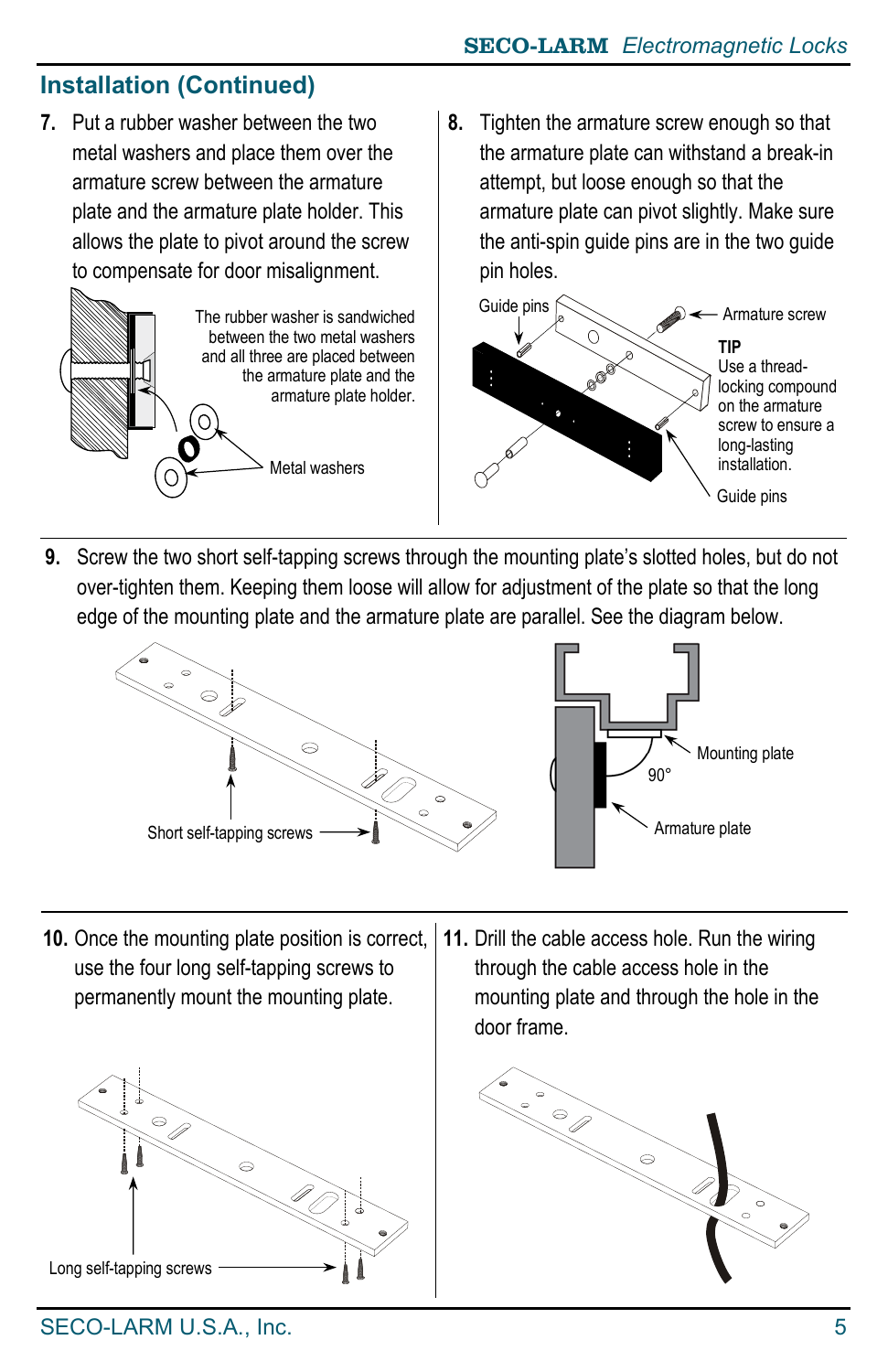#### SECO-LARM *Electromagnetic Locks*

# **Installation (Continued)**

**12.** Remove the cover from the front of the electromagnet. Run the power leads through the large cable access hole.



**14.** Cut the wires so they are long enough to connect with the terminal block. Set the voltage using the selection jumpers based on your input voltage.

Voltage Selection Jumpers





Position 2 jumpers on all four pins for 12VDC operation (default)

Position a jumper on the two center pins for 24VDC operation

### **NOTES**

- Failure to correctly set the input voltage may cause damage to the lock.
- Connect switching devices like push-to-exit switches between the power source and the positive terminal on the lock. Connecting switching devices to the negative terminal may cause a delay in unlocking.

**13.** Push the electromagnet against the mounting plate so the electromagnet ends are flush with the ends of the mounting plate. Use the Allen wrench to screw the hex-head mounting screws through the bottom of the electromagnet into the mounting bracket.



**15.** Connect the power and other wires according to the wiring diagram on page 7. Test the unit. Then replace the front cover and install the hex-head tamper caps (x2).



**NOTE:** This should be the very last step after all steps are confirmed, since once the tamper caps are in place, they are very difficult to remove.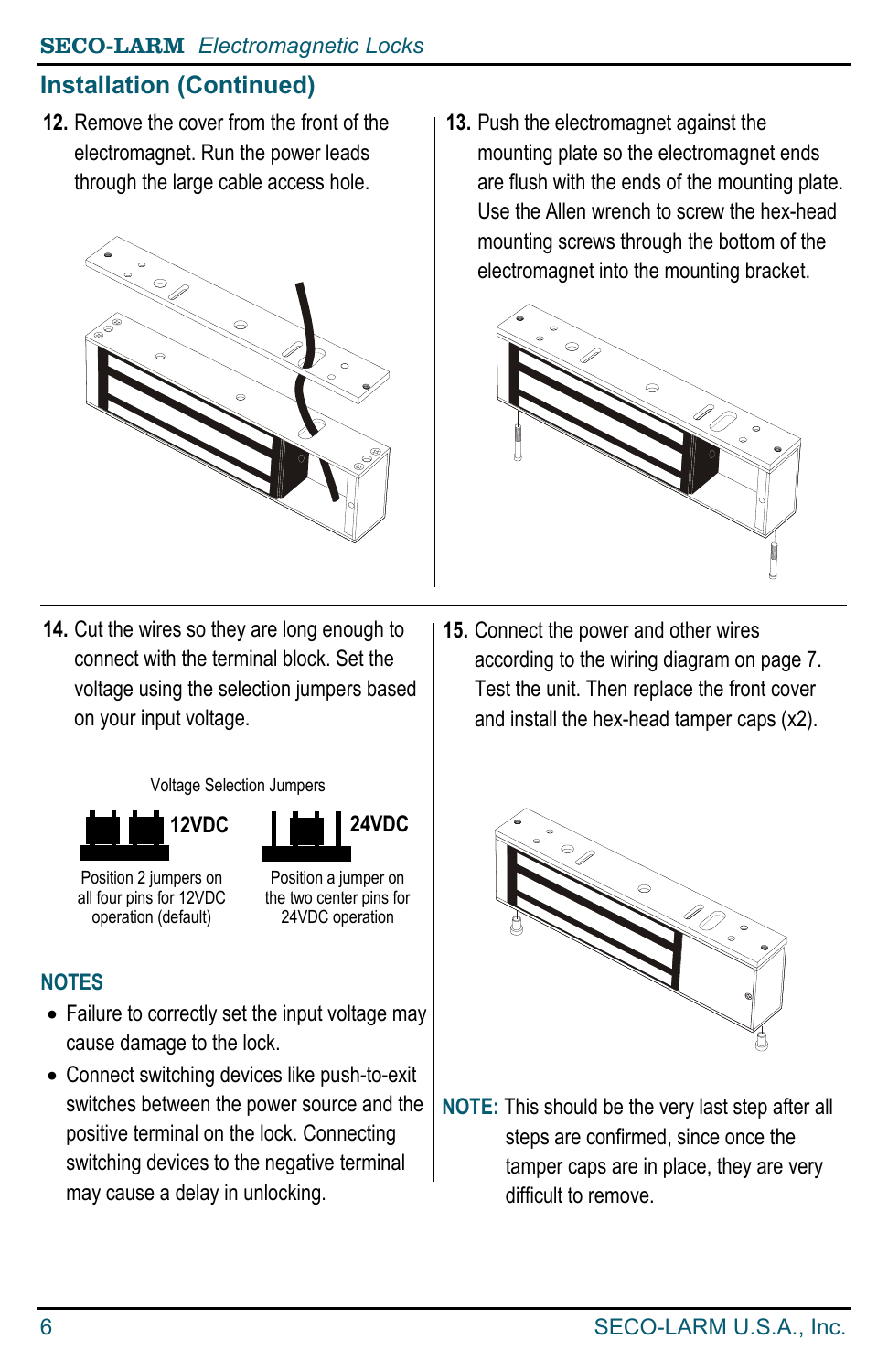# **Wiring Diagram**



#### **NOTES**

• Connect switching devices like push-to-exit switches between the power source and the positive terminal of the lock. Connecting them to the negative terminal may cause a delay in unlocking.

#### **Maximum Distance from Power Source**

For a complete chart, visit [www.seco-larm.com](http://www.seco-larm.com/)

#### **12VDC Minimum Wire Gauge**

| <b>Wire Length</b> | 25ft | 50ft | 75ft | 100ft | 150ft | 200ft | 250ft | 300ft | 400ft | 500ft | .000ft |
|--------------------|------|------|------|-------|-------|-------|-------|-------|-------|-------|--------|
| Wire Gauge@500mA   | 20   | 18   | 18   |       | 16    |       |       | ╺     | 10    | ---   | ---    |

#### **24VDC Minimum Wire Gauge**

| <b>Wire Length</b> | 25ft | 50ft | 75ft | 00ft | 50ft | 200ft | 250ft | 300ft | 400ft | 500ft | 000ft |
|--------------------|------|------|------|------|------|-------|-------|-------|-------|-------|-------|
| Wire Gauge@250mA   | 22   |      | ՟    | 20   | 18   |       | 16    | 16    | 4     | 14    | 14    |

### **Wiring Diagram**



\* A fail-safe lock unlocks when power is lost so that, in case of an emergency such as a fire in the building, the fail-safe lock will automatically unlock allowing personnel to escape quickly.

**NOTE:** All field wiring must be within the protected area.